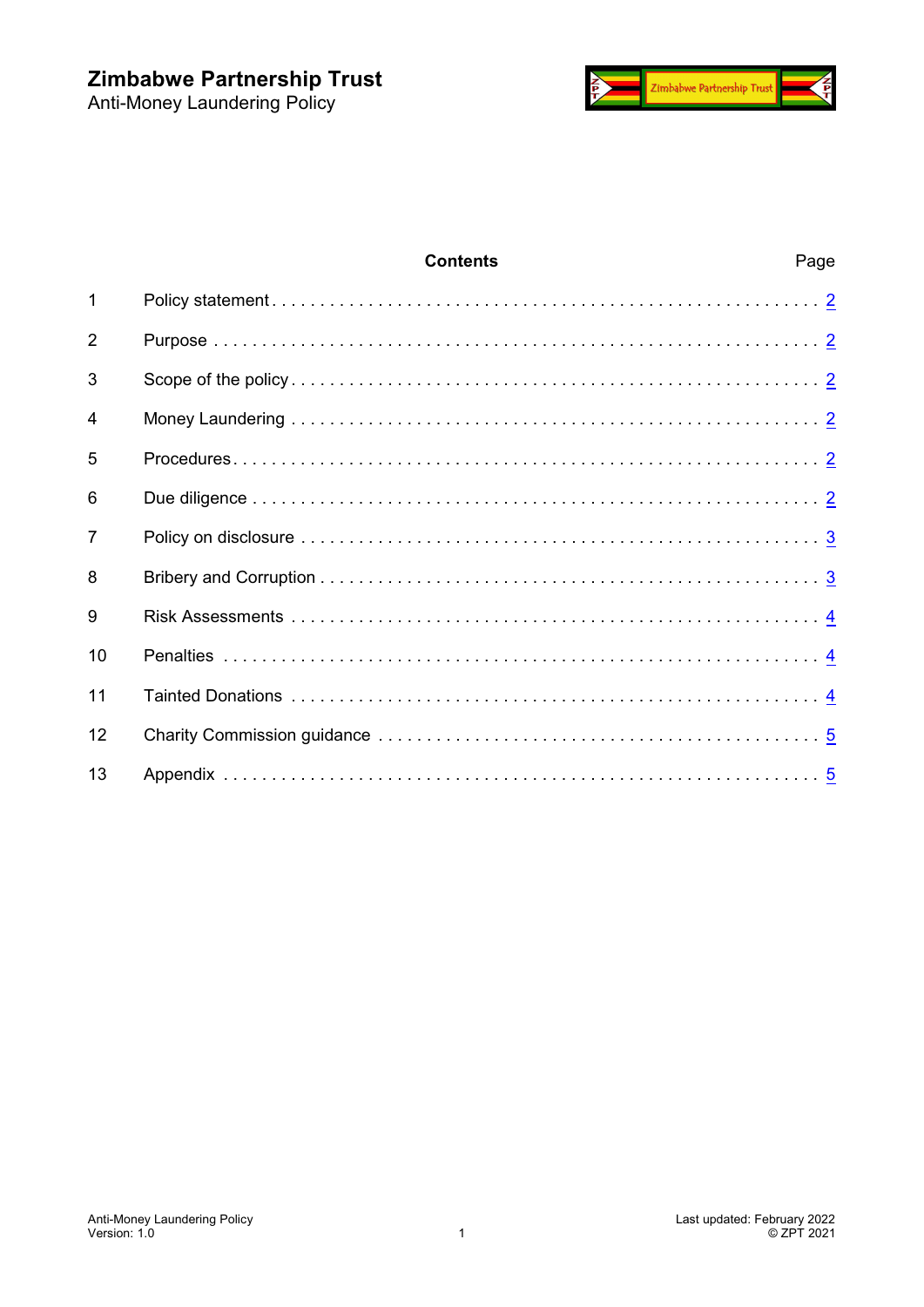Anti-Money Laundering Policy



### <span id="page-1-0"></span>**1 Policy statement**

1.1 The trustees of Zimbabwe Partnership Trust (ZPT)take theirresponsibility for ensuring the establishment and maintenance of systems of internal control for the prevention and detection of fraud, irregularities and corruption as non-negotiable and will not tolerate fraud, corruption or abuse of position for personal or institutional gain. It is therefore the policy of ZPT to comply fully with applicable provisions of the Proceeds of Crime Act 2002, Terrorism Act 2000, Bribery Act 2010 and Money Laundering Regulations 2007 and all amending legislation.

#### <span id="page-1-1"></span>**2 Purpose**

2.1 The purpose of this policy is to ensure the charity's compliance with anti-money laundering, bribery and corruption laws and regulations, to assist law enforcement in combatting illegal money laundering, and to minimise the risk of charity resources being used for improper purposes.

#### <span id="page-1-2"></span>**3 Scope of the policy**

- 3.1 This policy aims to maintain the high standards of conduct which our charity currently enjoys. This will be achieved by ensuring that ZPT does not get:
- 3.1.1 used by third parties for the purpose of money laundering
- 3.1.2 receive bribes that are intended to influence ZPT decision making
- 3.1.3 is subjected to corrupt, dishonest and or illegal behaviour
- 3.2 This policy applies to everyone involved in the charity. i.e. employees, volunteers, suppliers, students and work experience personnel, agency workers, contractors, beneficiaries and the board of trustees.
- 3.3 This policy is made available internally throughout the charity and management is required to ensure that everyone is aware of it and receives appropriate training.
- 3.4 Failure to comply with this policy can lead to disciplinary action.

### <span id="page-1-3"></span>**4 Money Laundering**

- 4.1 By definition, money laundering is the practice of cleaning up money that has, for some reason, been obtained illegally. Often there is a complex trail involved so that the practice cannot be easily identified or traced.
- 4.2 Money laundering can occur in many ways. It may happen by dispersing money through many different bank accounts (to hide its origins), but can occur when the charity is used unwittingly as a "trading partner". This could be directed at the charity or through an organisation where we have a close relationship, such as a funder.

## <span id="page-1-4"></span>**5 Procedures**

- The Treasury Team (Secretary and Treasurer) act as the money laundering reporting officer (MLRO) to receive disclosures from anyone involved in the charity of any suspected money laundering activities. The Treasurer will act alone or appoint a substitute as temporary MLRO if the MLRO is not available.
- 5.2 The MLRO will be responsible for carrying out the charity's anti-money laundering procedures.
- 5.3 The MLRO will ensure that proper records are maintained on all the relevant activities and steps taken to deal with them.

## <span id="page-1-5"></span>**6 Due diligence**

- The charity should carry out procedures that help to identify donors or other providers of income before entering into a relationship or transaction with them.
- 6.2 The charity should, where applicable: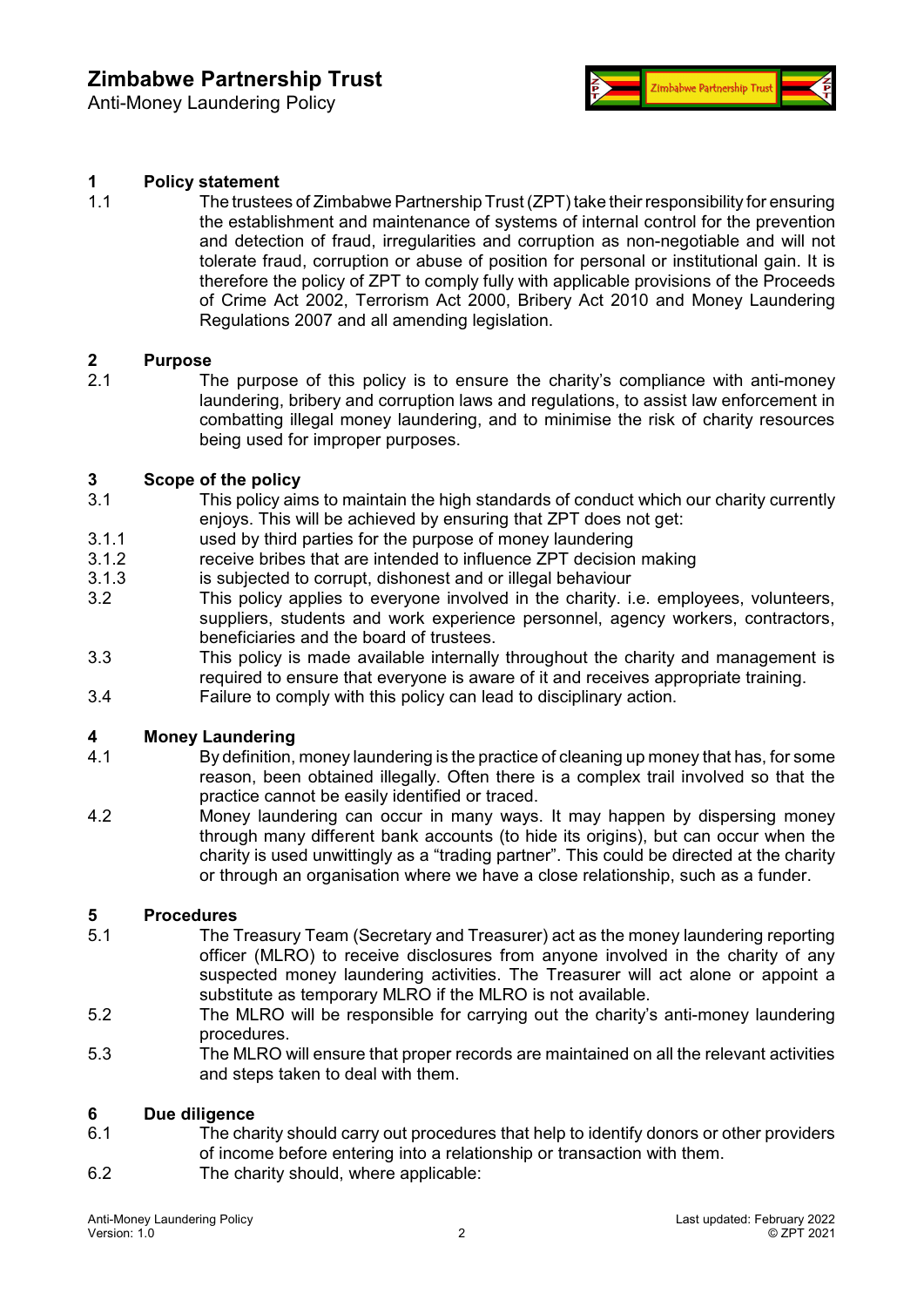Anti-Money Laundering Policy



- 6.2.1 Identify the donor and verify their identity.
- 6.2.2 Take adequate measures where some donors need or want their privacy.<br>6.2.3 Accept that in some cases the identity of the donor may not be easy to verif
- Accept that in some cases, the identity of the donor may not be easy to verify, in which case other measures need to be developed.
- 6.2.4 Continuously monitor the situation and;
- 6.2.5 Maintain proper records of all checks made.

## <span id="page-2-0"></span>**7 Policy on disclosure**

- If anyone knows, suspects or has reasonable grounds for thinking or suspecting that a person is engaged in money laundering or terrorist financing, they must report such matters to the MLRO immediately. Disclosure should be made on a standard form available from the MLRO which requires:
- 7.1.1 Details of the people involved<br>7.1.2 Type of transaction
- Type of transaction
- 7.1.3 The relevant dates
- 7.1.4 Why there is a suspicion
- 7.1.5 When and how activity is undertaken
- 7.1.6 Likely amounts
- 7.2 The MLRO will acknowledge receipt of the disclosure within an agreed response period.
- 7.3 The MLRO will consider the report and any other information available.
- 7.4 Once the MLRO has evaluated the disclosure or other information, they will determine if:
- 7.4.1 There are reasonable grounds for suspecting money laundering and the steps to be taken; or
- 7.4.2 There is actual money laundering or terrorist financing; and<br>7.4.3 Whether they need to report the matter to the National Crim
- Whether they need to report the matter to the National Crime Agency (NCA).
- 7.5 All disclosure reports referred to by the MLRO and reports made by them to the NCA will be retained for a minimum of 5 years.

# <span id="page-2-1"></span>**8 Bribery and Corruption**

- The Bribery Act 2010 applies to individuals and commercial organisations, including charitable companies.
- 8.2 It sets out 4 criminal offences:
- 8.2.1 Bribing an individual or company.
- 8.2.2 Being bribed by an individual or company.
- 8.2.3 Bribing a foreign public official.<br>8.2.4 Corporate failure to prevent bril
- Corporate failure to prevent bribery.
- 8.3 Examples of bribery and corruption:<br>8.3.1 Bribery can arise in day-to-day situ
- Bribery can arise in day-to-day situations such as; tendering, appointing preferred suppliers, contractors and agents, awarding licences or offering jobs.
- 8.3.2 Provision of lavish hospitality by ZPT for public officials
- 8.3.3 Use of ZPT funds, in the form of payments or gifts and hospitality for any unlawful, unethical or improper purpose.
- 8.3.4 Authorisation of, making, tolerating or encouraging, or inviting or accepting, any improper payments in order to obtain retain or improve business.
- 8.3.5 Permitting anyone to offer or pay bribes or make facilitation payments on behalf, of ZPT or do anything else ZPT would not be permitted to do itself.
- 8.3.6 Offering or giving anything of value to a public official (or their representative) to induce or reward them for acting improperly in the course of their public responsibilities.
- 8.3.7 Awarding employment where a person has not met has not met the recruitment criteria requirements on the basis of acceptance of a donation.
- 8.3.8 Offering or accepting gifts or hospitality, where this might impair objective judgment,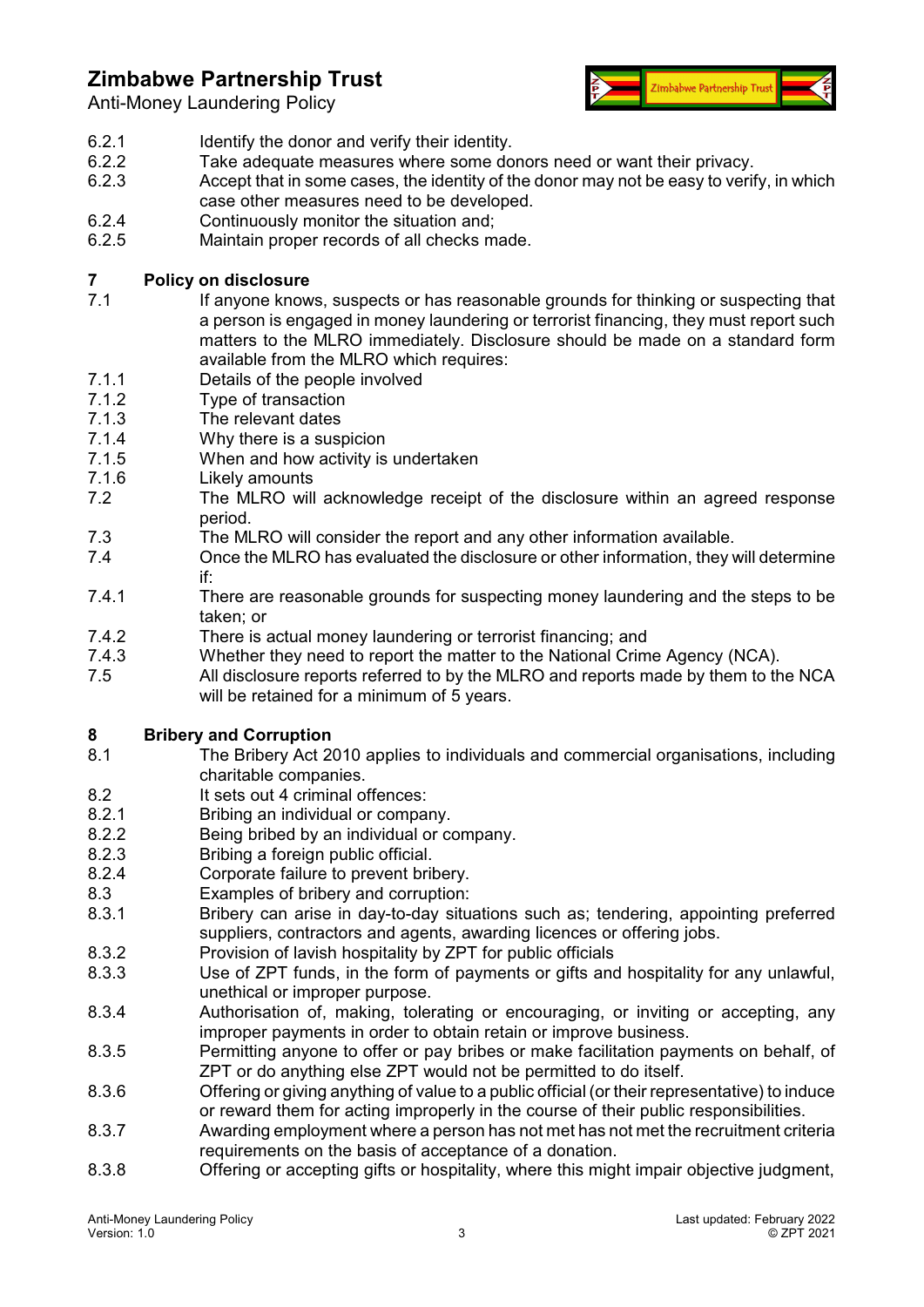



improperly influence a decision or create a sense of obligation, or if there is a risk it could be misconstrued or misinterpreted.

- 8.4 This list is not exhaustive.
- 8.5 The Act is not limited to activity in the UK or UK based companies. It covers payment to a public service provider to speed up the performance of the service or delivery, such as provision of work permits or the connection of a telephone line. Whilst these activities are commonplace in some places and are even permissible in the US, the Act considers them to be bribery. Clearly the main thrust of this legislation is aimed at businesses which operate overseas. It is acknowledged that there is a culture of "facilitation payments" in certain areas but there is no exemption just because it is a local custom. The standard expected is that of a reasonable person in the UK.
- 8.6 The trustees do not need to be aware of the bribery to be liable. An offence can be committed by an organisation if any bribe is paid by any person associated with it, therefore trustees need to have a robust policy stating who may act on their behalf and what actions they may take. That policy needs to be communicated to all trustees, staff, volunteers, agents and fundraisers. The trustees should also take steps to monitor who may be acting on their behalf without proper permission.

## <span id="page-3-0"></span>**9 Risk Assessments**

- Risk Assessing should consider the following common risk exposures:
- 9.1.1 Country Risk where the business is trading.
- 9.1.2 Sector Risk some sectors carry a higher risk than others.
- 9.1.3 Transactional Risk this would be the type of spending some categories are easier to corrupt than others.
- 9.1.4 Business Opportunity Risk high value projects, projects not undertaken at market prices or involving contractors or intermediaries.
- 9.1.5 Business Partnership Risk- joint ventures, overseas agents or ventures linked to prominent public officials.

### <span id="page-3-1"></span>**10 Penalties**

- 10.1 The penalties for conviction under the Act are:<br>10.1.1 Individuals unlimited fine to imprisonment for
- 10.1.1 Individuals unlimited fine to imprisonment for 10 years.<br>10.1.2 Directors/Trustees could find themselves disqualified
- Directors/Trustees could find themselves disqualified from acting as company directors.
- 10.1.3 Commercial Organisations unlimited fines and exclusion from tendering for public contracts.

### <span id="page-3-2"></span>**11 Tainted Donations**

- 11.1 Parallel legislation is now in force in respect of what are called tainted donations. This is a replacement for the substantial donor provisions and is legislation largely driven by corporation tax requirements. In simple terms, a tainted donation is not necessarily a criminal offence, but it will be construed as not for charitable purposes and thus liable to tax as trading income. It follows also that any gift aid claim would be disallowed.
- 11.2 The legislation is intended to catch donations which are given "with strings attached". In short, the donor expects a measurable benefit in return. (The small benefit rules which apply to gift aid donations are not affected by the changes.)
- 11.3 Trustees should ensure that they have policies in place to identify the source of donations and to identify any conditions in writing or merely implied which could cause a problem. Obviously this is not to prevent genuine restricted donations which are given for a particular purpose within the general charitable activities. As with bribery policies, donation policies should be communicated to all trustees, staff etc., so that nobody can unwittingly commit the charity to accepting a commitment which they should not be accepting.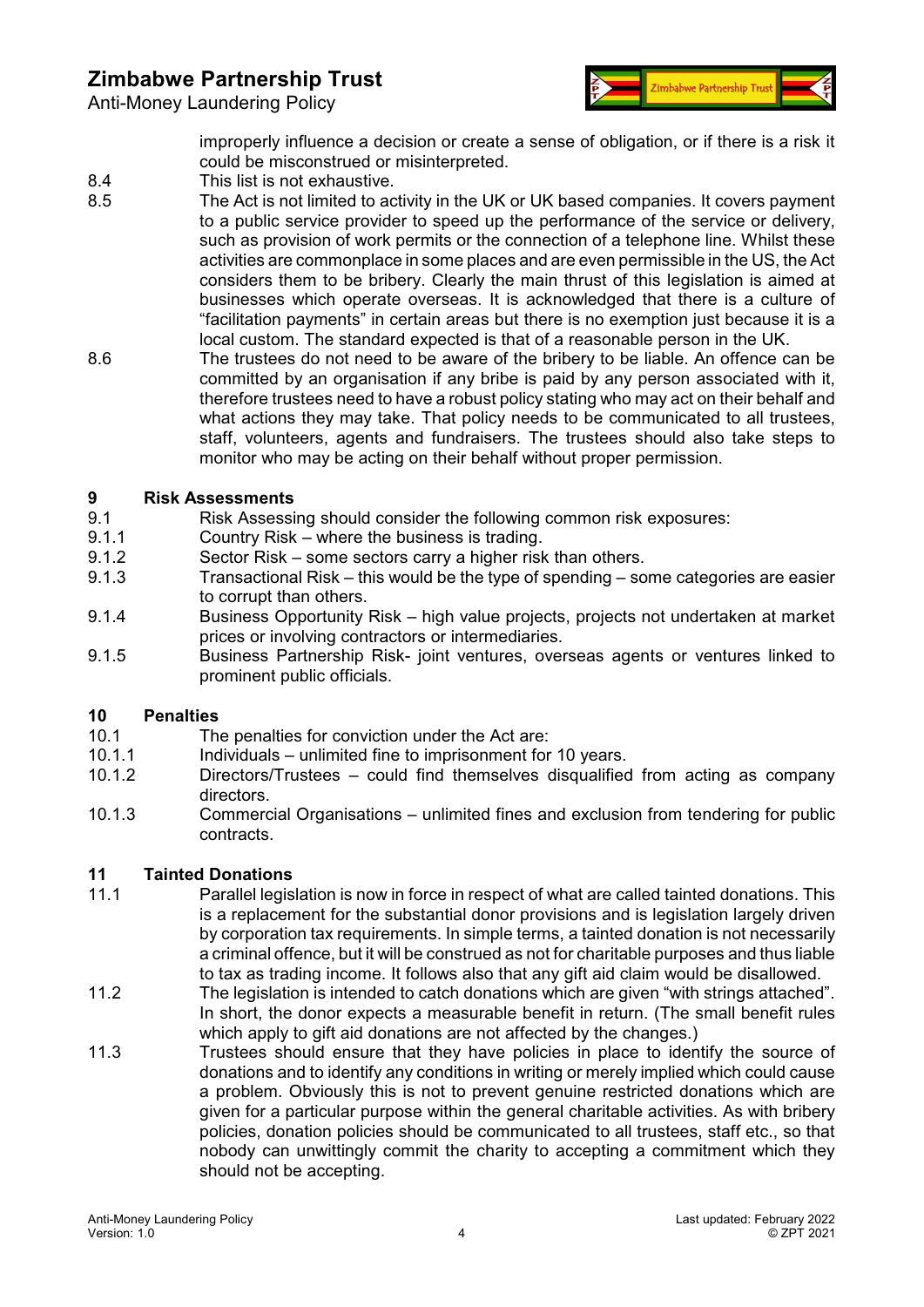Anti-Money Laundering Policy



# <span id="page-4-0"></span>**12 Charity Commission guidance**

The Charity Commission has issued Compliance Toolkit – Protecting Charities from Harm which is available on their website, and adds a section on bribery to the extensive guidance on fraud and financial crime. The Charity Commission does expect any serious criminal activity, known or suspected, to be reported to it and the Annual Return requires a declaration to this effect to be made by the trustees.

#### <span id="page-4-1"></span>**13 Appendix**

### **Report form for suspicions of money laundering**

In accordance with the guidance set out in this policy If anyone knows, suspects or has reasonable grounds for thinking or suspecting that a person is engaged in money laundering or terrorist financing, a report of such matters must be made to the MLRO immediately. Disclosure should be made on the standard form on the following page: